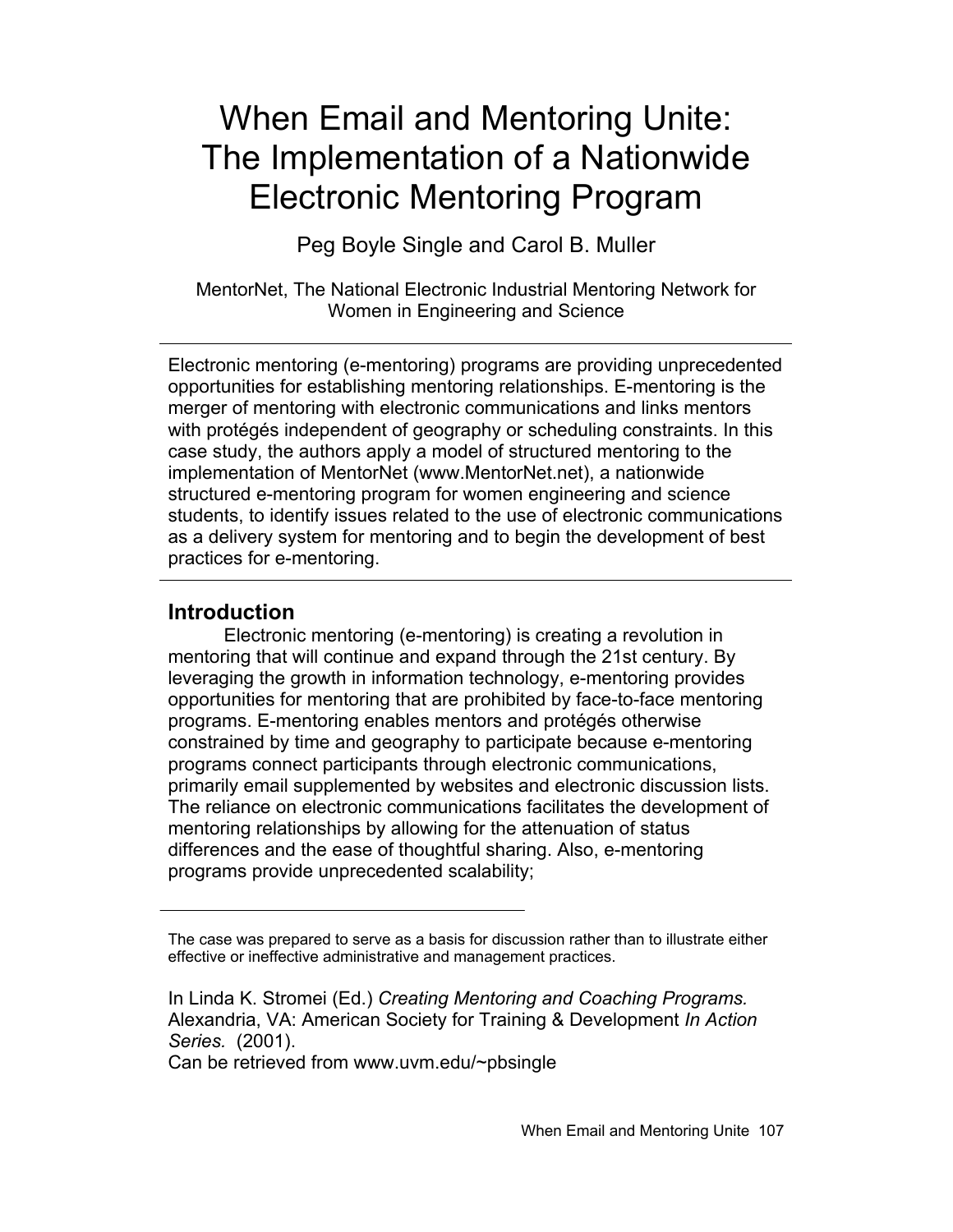a core mentoring staff can service many more participants than would be feasible in face-to-face mentoring settings. Yet, the ease with which ementoring programs can be developed may belie the planning, administration, and resources required to make them successful. Because of the physical distance between program coordinators and participants, the temptation is great to match mentors with protégés but then provide little in the way of the coaching, training, and follow-up required to obtain a high rate of successful e-mentoring relationships.

In this case, the authors define e-mentoring and structured ementoring programs, identify their promise, and highlight some potential pitfalls. Then, using our experience developing and implementing MentorNet, a large scale, nationwide structured e-mentoring program for women engineering and science students, we modify a model developed for conducting structured mentoring programs and apply this model to the e-mentoring format. Our hope is that practitioners involved in conducting e-mentoring programs benefit from our insights so that these programs will deliver the anticipated benefits. We realize, however, that too often important support programs, such as mentoring programs, operate with fewer resources than required. Under these circumstances, our desire is that the recommendations of this case will not prove burdensome but may help facilitate the most effective utilization of the available resources.

## **E-mentoring, Structured E-mentoring, and MentorNet**

E-mentoring is the merger of mentoring with electronic communications and has also been termed telementoring, cybermentoring, or virtual mentoring. E-mentoring is defined as:

> a relationship that is established between a more senior individual (mentor) and a lesser skilled or experienced individual (protégé), primarily using electronic communications, and that is intended to develop and grow the skills, knowledge, confidence, and cultural understanding of the protégé to help him or her succeed, while also assisting in the development of the mentor

Structured e-mentoring is defined as:

e-mentoring that occurs within a formalized program environment, which provides training and coaching to increase the likelihood of engagement in the e-mentoring process, and relies on program evaluation to identify improvements for future programs and to determine the impact on the participants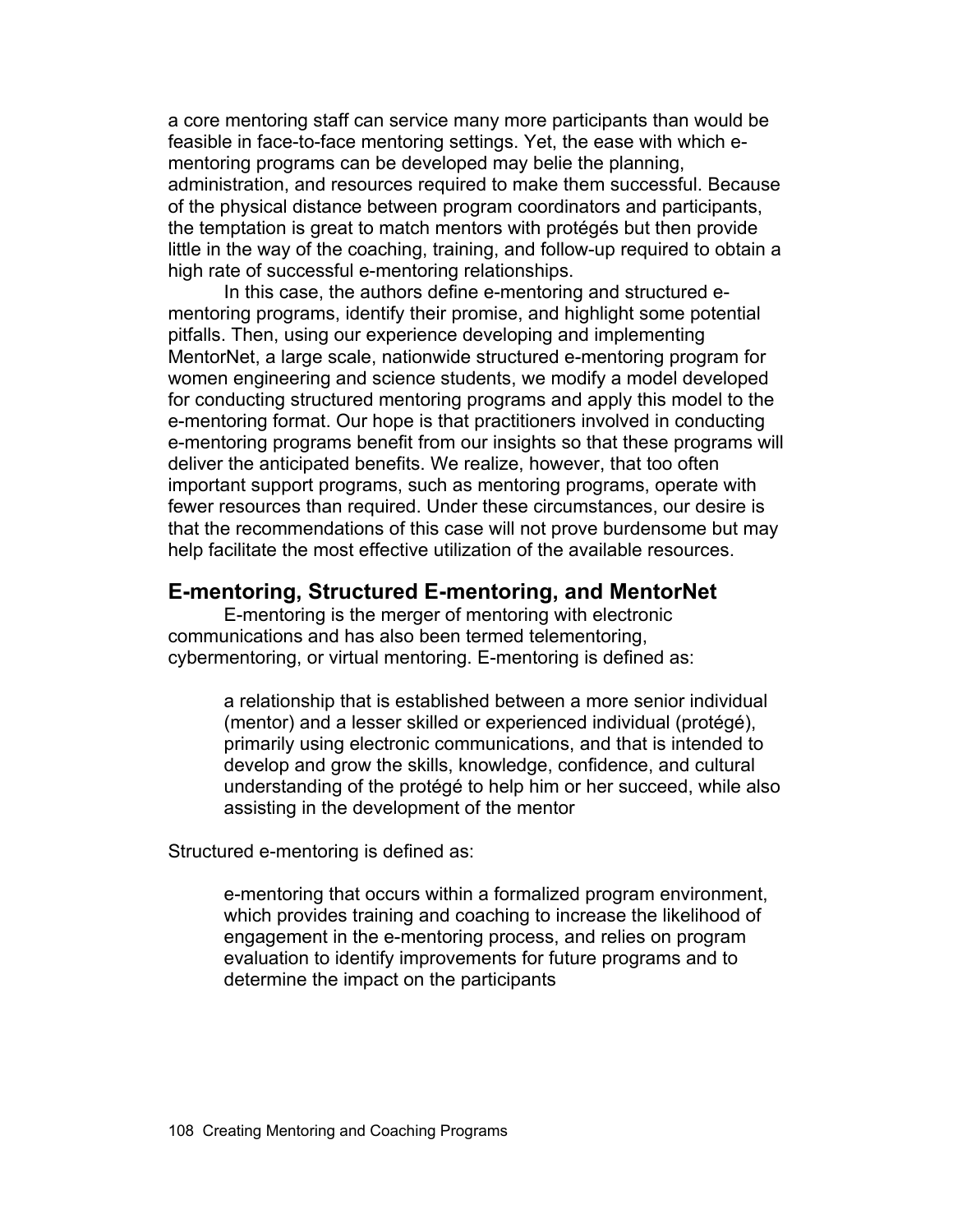#### **Advantages of E-mentoring**

E-mentoring is made possible by the increased availability of electronic communications on college campuses, in the workplace, and in homes, schools, and libraries. Electronic communications provide a flexible communication environment independent of time and space, and allow for asynchronous exchanges, thus making them a useful medium for mentoring. While e-mentoring may not be an effective substitute for more time-intensive and personalized face-to-face mentoring, it can be quite useful in the absence of such mentoring opportunities. The flexible communication environment provides connections independent of geography and alleviates the need to schedule synchronous meeting times. Therefore, e-mentoring extends mentoring opportunities to many more protégés and allows mentors to participate who otherwise would find the time investment prohibitive (Muller, 1997).

E-mentoring also profits from the unique communication qualities associated with electronic communications. Electronic communications possess qualities that foster the development of open, supportive relationships. Electronic communications result in the attenuation of status differences by concealing social cues that otherwise hinder communication between higher status and lower status individuals (Sproull and Kiesler, 1992). In addition, communicating while using email allows for the construction of thoughtfully written messages without the pressure of immediately responding, as in oral communication.

#### **Potential Drawbacks of E-mentoring Programs**

E-mentoring holds much promise for human resource development, academic, pre-professional, and professional development. Amidst this promise, we offer a note of caution. Early in its establishment, and too often today, the face-to-face mentoring movement met with disappointing results. Mentoring programs were initiated with good intentions but without adequate planning and resources (Freedman, 1992). Mentoring programs failed as they matched mentors with protégés but provided little in the way of training, coaching, or follow-up. These mentoring programs too often fell short of the program goals and the expected benefits of mentoring. Practitioners and researchers quickly realized that training, coaching, and follow-up are required to extend the benefits of mentoring to a broader population of newcomers. Proper program structure and personnel improve participant involvement and increase the benefits associated with mentoring programs (Boyle and Boice, 1998; Murray, 1991).

Some qualities of electronic communications make it even more important to provide program structure for e-mentoring programs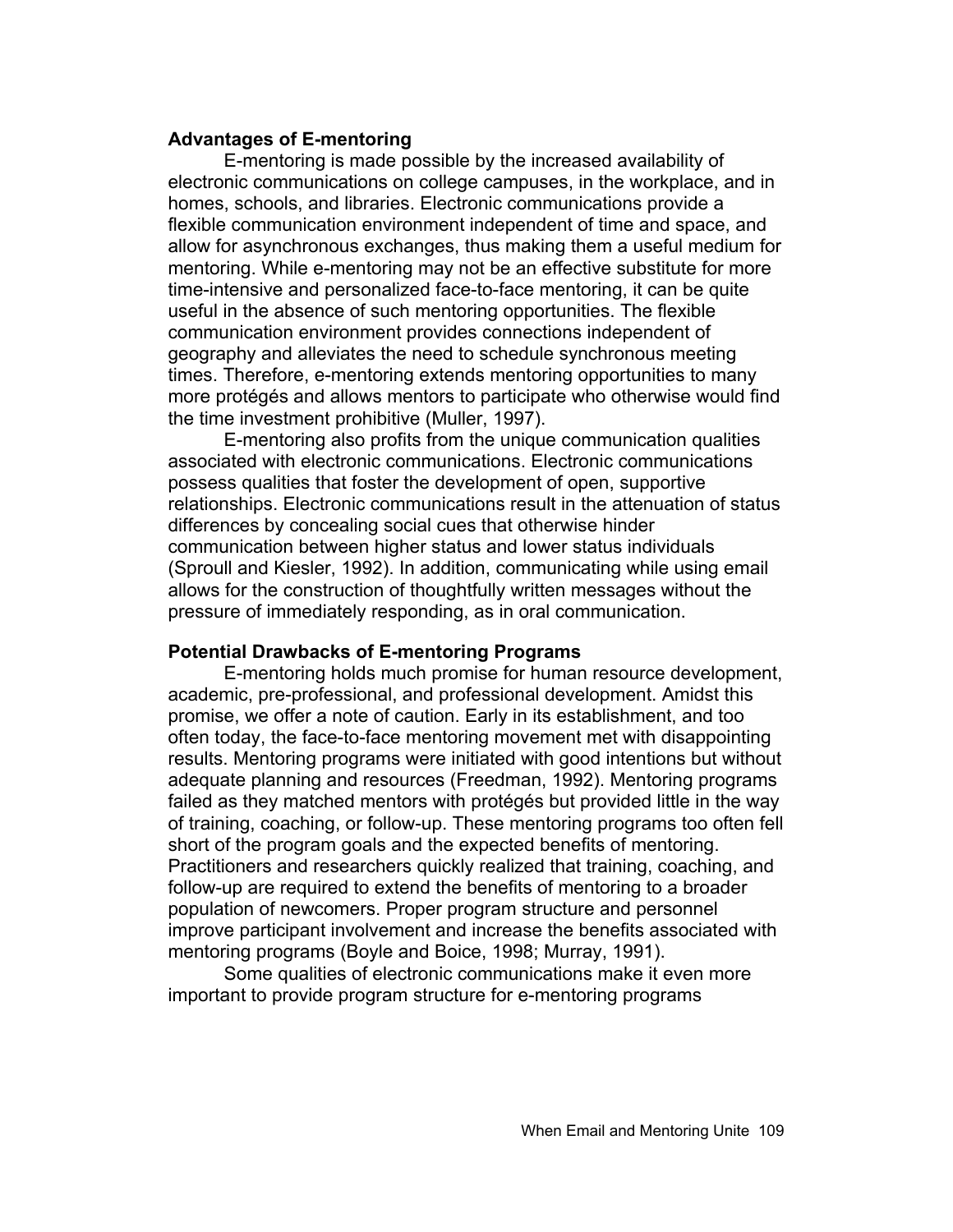than for face-to-face mentoring programs. The tendency to match pairs without having the necessary structure and follow-up in place will be as tempting in e-mentoring as it is in traditional mentoring, if not more so. By elaborating on the implementation of MentorNet, a structured e-mentoring program, we hope to spare e-mentoring some of the early failures experienced by the mentoring community.

### **MentorNet**

MentorNet <www.MentorNet.net> is a structured e-mentoring program that has been established since 1997 and uses e-mentoring to encourage retention and advancement for women students in the engineering and related science fields, where they are underrepresented, by matching them with industry professionals who serve as mentors. MentorNet is a nonprofit organization that relies on corporate, government, and campus partners to help recruit mentors and protégés and to provide funding and support for the program. MentorNet provided e-mentoring opportunities for 225 women students in the engineering and science during its 1997-1998 pilot semester. In 1998-1999, MentorNet provided e-mentoring opportunities for 515 women students at 26 participating colleges and universities and for 1,250 women students at 36 participating colleges and universities in 1999-2000.

# **MentorNet and a Model of Structured Mentoring**

To guide the discussion about MentorNet, we introduce a model of structured mentoring, which we apply to the implementation of MentorNet. This simple, iterative model, shown in figure 1, directs a mentoring program from inception, through implementation, to program evaluation. This model evolved from an earlier model developed for face-to-face mentoring programs (Boyle and Boice, 1998).

## **Planning**

The planning phase begins the implementation of a structured ementoring program and spans from the time the program coordinator identifies the program population and goals through the introduction of the e-mentoring pairs. Planning lays the foundation that will aid in the success of the individual e-mentoring pairs, and thus, the e-mentoring program as a whole. The primary goal of the planning phase is to ensure that the participants and the e-mentoring pairs are aligned with the program goals and objectives. Thus, the development of clearly articulated goals and anticipated outcomes of the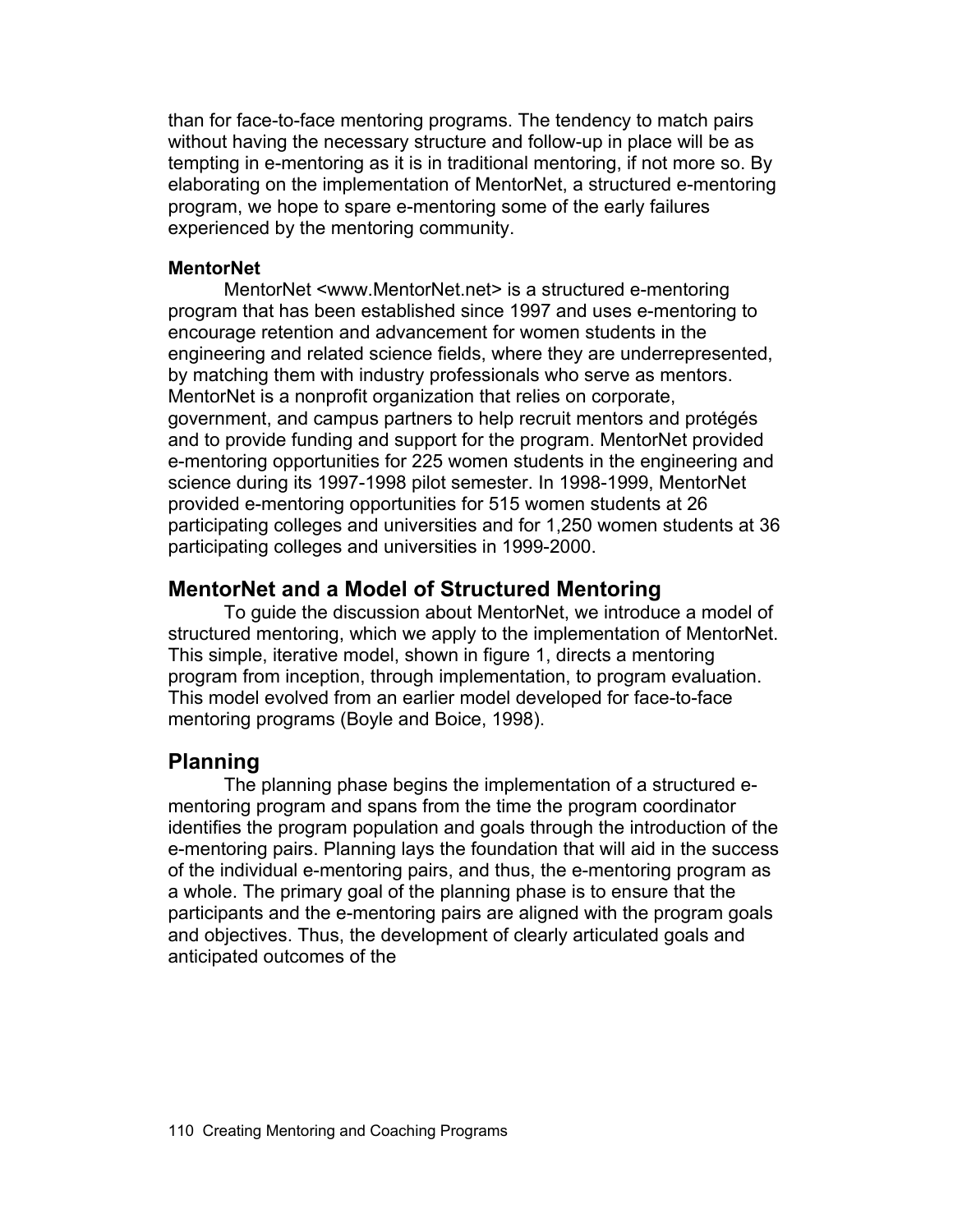## **Figure 1. Model of structured mentoring.**



program is a prerequisite of the planning phase. The planning phase addresses recruiting, managing expectations, and the matching process, and the matching process, and the matching process, and the matching process, and the matching process, and the matching process, and the matching proc as shown in figure 2.

## **Recruitment**

Recruitment is the process by which potential mentors and protégés are notified of the e-mentoring opportunity. Adequate planning strengthens recruitment by addressing when to recruit, how to recruit, and potential obstacles to recruiting the target mentor and protégé populations. Since MentorNet focuses on women engineering and related science undergraduate and graduate students, we conduct our mentoring program according to the academic year.

MentorNet relies on a host of partnering organizations to recruit mentors and protégés. Therefore, we have recruited program representatives who recruit within their organizations. The program representatives need to have access to the organizations' communication

## **Figure 2. The planning phase**

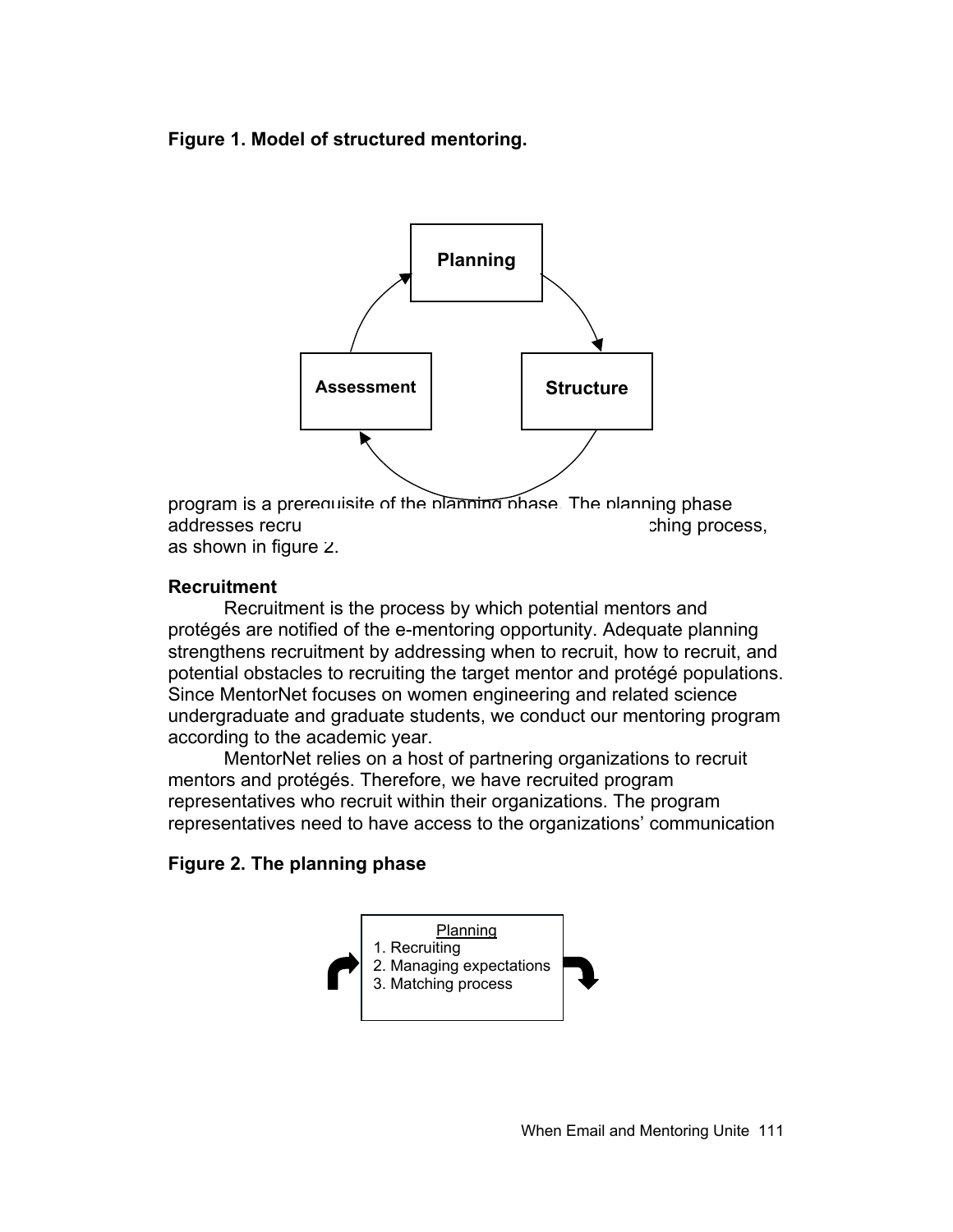infrastructure and understand the organizational cultures, which will influence the recruiting techniques. Not surprisingly, we rely on electronic communications to recruit mentors and students. MentorNet creates recruiting materials, such as "Call for Mentors" email messages, "Call for Protégés" email messages, and posters, and makes them available to the representatives and on the program website; our representatives have told us that strategically placed posters, brochures, and flyers can help in the recruitment process. In this way, MentorNet supports the program representatives and ensures greater uniformity in communications, thereby synchronizing the recruitment messages with the overall goals of the program.

The hub of any e-mentoring program is its website. The recruitment process notifies potential participants of the opportunity and directs them to visit the program website. MentorNet has developed online applications for potential mentors and protégés. The applications allow prospective participants to provide their names, main and alternative email addresses, and a phone number in case both email addresses are not working. Due to MentorNet's focuses on academic and career mentoring, the applications collect information about the students' academic program and career goals and about the mentors' educational and professional experiences. The application data are automatically converted to a database, alleviating the need for time-consuming and error-prone data entry.

#### **Managing Expectations**

Managing expectations includes communicating the program goals, eligibility criteria, and frequency of expected contact to the target mentor and protégé populations. Why are managing expectations so important? When participant expectations are aligned with program goals, face-toface mentoring relationships meet more regularly and are rated as more successful (Boyle and Boice, 1998; Murray, 1991). As part of managing expectations, program coordinators need to clearly delineate the program requirements. For participation in MentorNet, the women students must be pursuing a technical or scientific career in industry or be interested in one, while the professionals must have a technical or scientific background. All participants must have regular access to email, be willing to exchange messages at least on a weekly basis for the full academic year, and participate in the program evaluation. In addition, MentorNet lets the participants know what they can expect from us: coaching messages every other week, monthly electronic newsletters, and availability to respond to their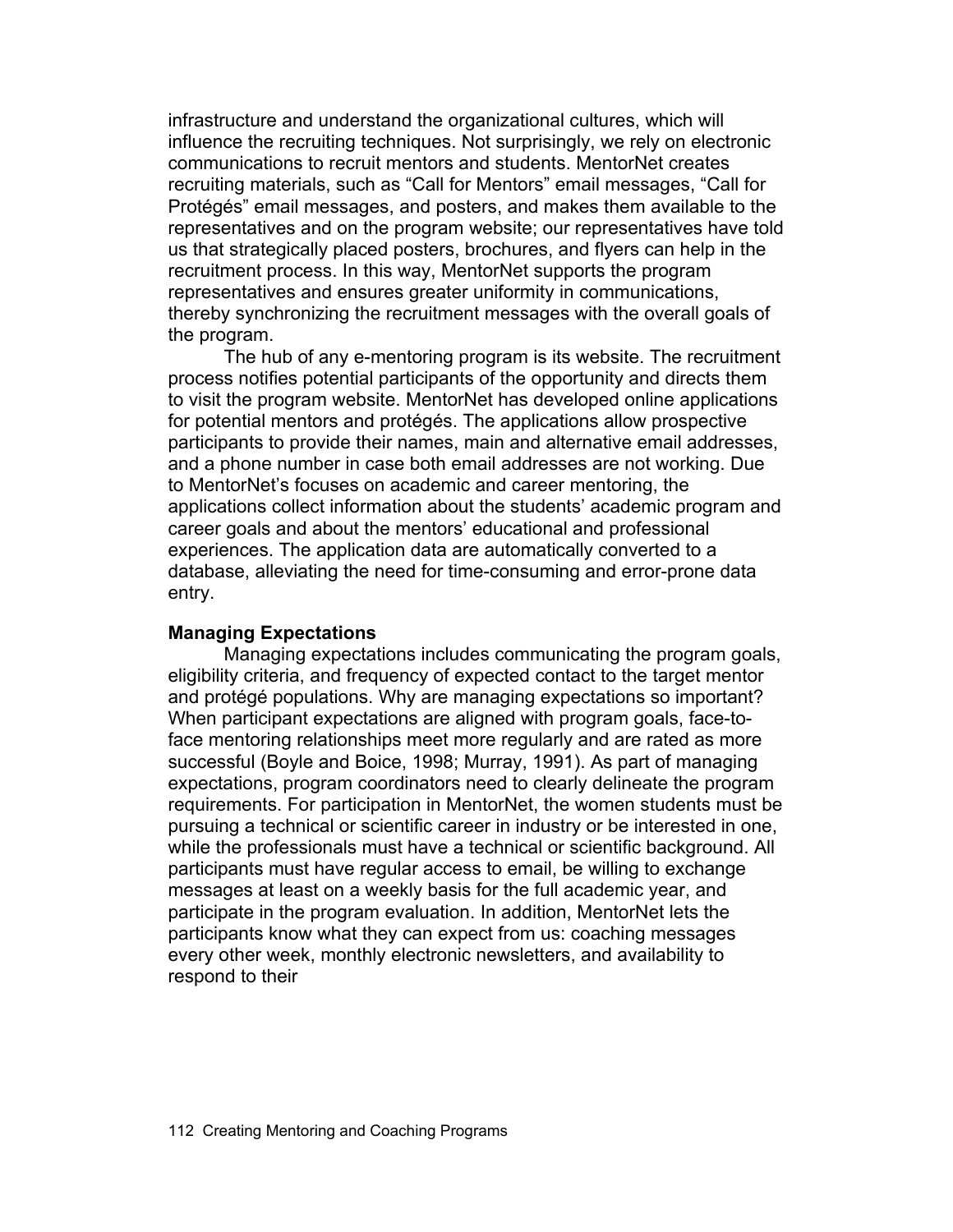concerns, questions, or suggestions. To ensure that prospective mentors and protégés read and agree to the expectations, MentorNet posts a set of participant guidelines on our website; only after the applicants agree to the guidelines can they fill out the web-based application.

## **Matching Process**

The matching process will vary widely depending on the mentoring program format, target population, and goals. Since the match is the foundation of the e-mentoring relationship, careful consideration is given to the method by which e-mentors are paired with protégés. The matching process is even more important in e-mentoring settings than in face-toface mentoring settings. Why? In face-to-face mentoring settings, particularly those focused on professional development, the participants usually share membership in an organization; therefore they already share a common setting and culture. In fact, a large part of the face-to-face mentoring relationship can be developed around helping the protégé understand the culture of a new organization. In contrast, e-mentoring may occur between mentors and protégés who share little, if any, organizational membership or inherently shared characteristics. Therefore, it is important to match carefully the e-mentoring pairs, since helping participants find common ground is important to getting the relationship off to a successful start.

There are three different methods for matching e-mentoring pairs. The first method, called Participant Choice, occurs when program administrators post biographical descriptions of mentors on a website, then interested protégés can review the information associated with the mentors. To launch an e-mentoring pair, the interested party contacts the program coordinator, who forwards a message to the mentor whose biography was posted so as to share contact information and begin the ementoring relationship. A second method is Uni-directional Matching. In this instance and as part of the application process, typically the protégés identify preferences for a mentor. In this uni-directional preference-based matching protocol, the program coordinator matches protégés' preferences with mentors' characteristics and interests.

A final method is Bi-directional Matching and the method used by MentorNet. This method takes into account the interests and preferences of both the mentors and the protégés. With a small number of mentoring pairs, hand matching is feasible, and possibly most efficient. To perform a bi-directional preference-based matching protocol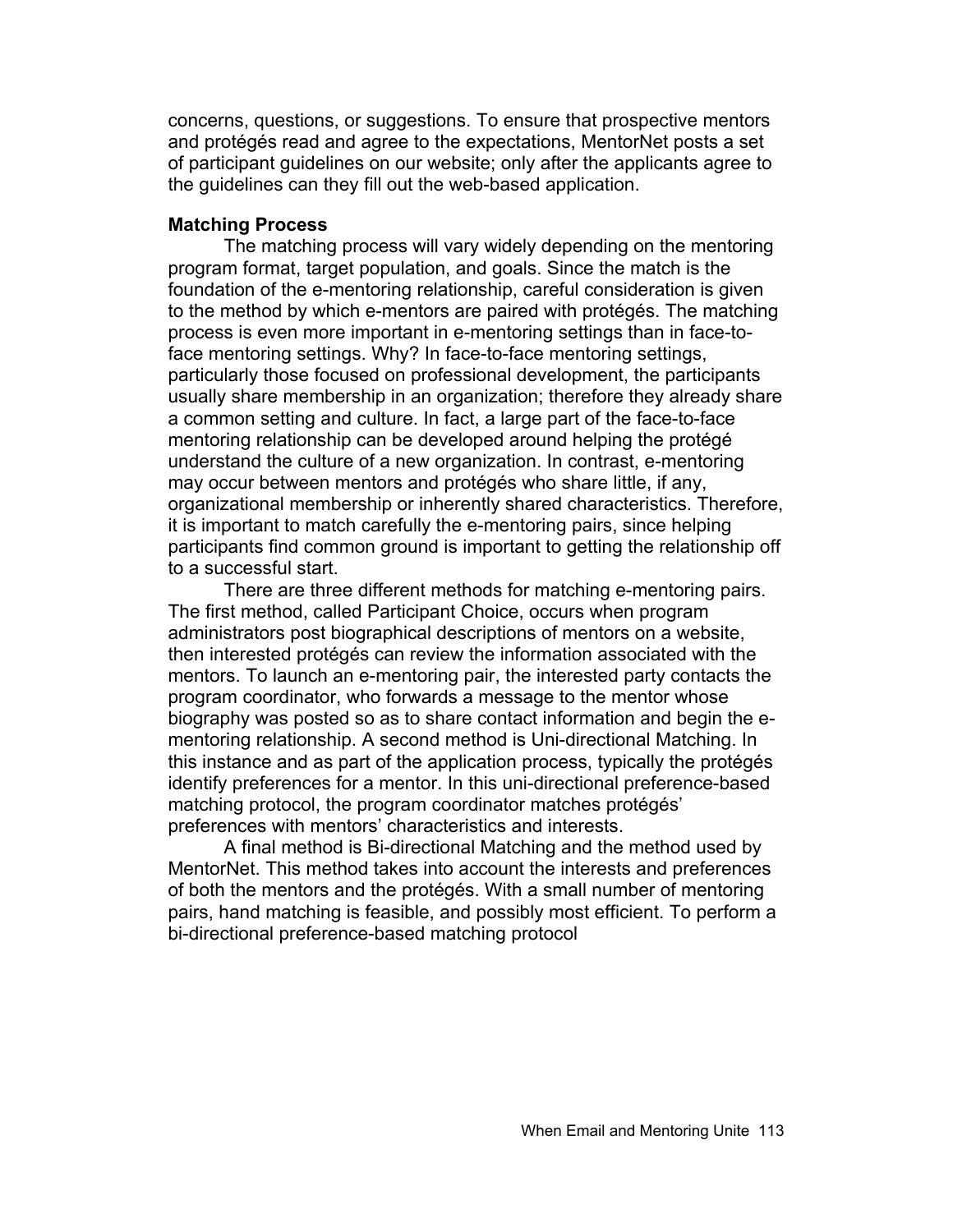for a large-sized e-mentoring program, however, we have developed a customized, automated matching computer program. This program incorporates a matching algorithm, developed based on MentorNet's goals and past evaluation reports. While this method is computationally intensive, it also provides a good exercise in making explicit the factors most important to the match and ultimately to the e-mentoring relationships. After the computer program identifies the initial matches, MentorNet staff reviews the matches before giving each party to an ementoring pair the other's contact information. If for any reason the program staff does not think a particular match will be successful, the pair are unmatched and placed back into their respective mentor or protégé pools and available for matching in the next matching round.

# **Structured Implementation**

Structured implementation distinguishes structured mentoring programs. Structured implementation includes the training, coaching, and community building tasks that help participants make the most of the ementoring experience (see figure 3) and is influenced by the program goals and target populations.

## **Training**

Training occurs at the beginning of the mentoring program and typically focuses on mentor training, although MentorNet strongly believes in and conducts protégé training. For e-mentoring programs, training focuses on introducing issues relevant to the target population and introducing general mentoring issues. One form of electronically supported training is the use of moderated discussion groups (Bennett, Hupert, Tsikalas, Meade, and Honey, 1998), likely to work best

## **Figure 3. The structured implementation phase.**

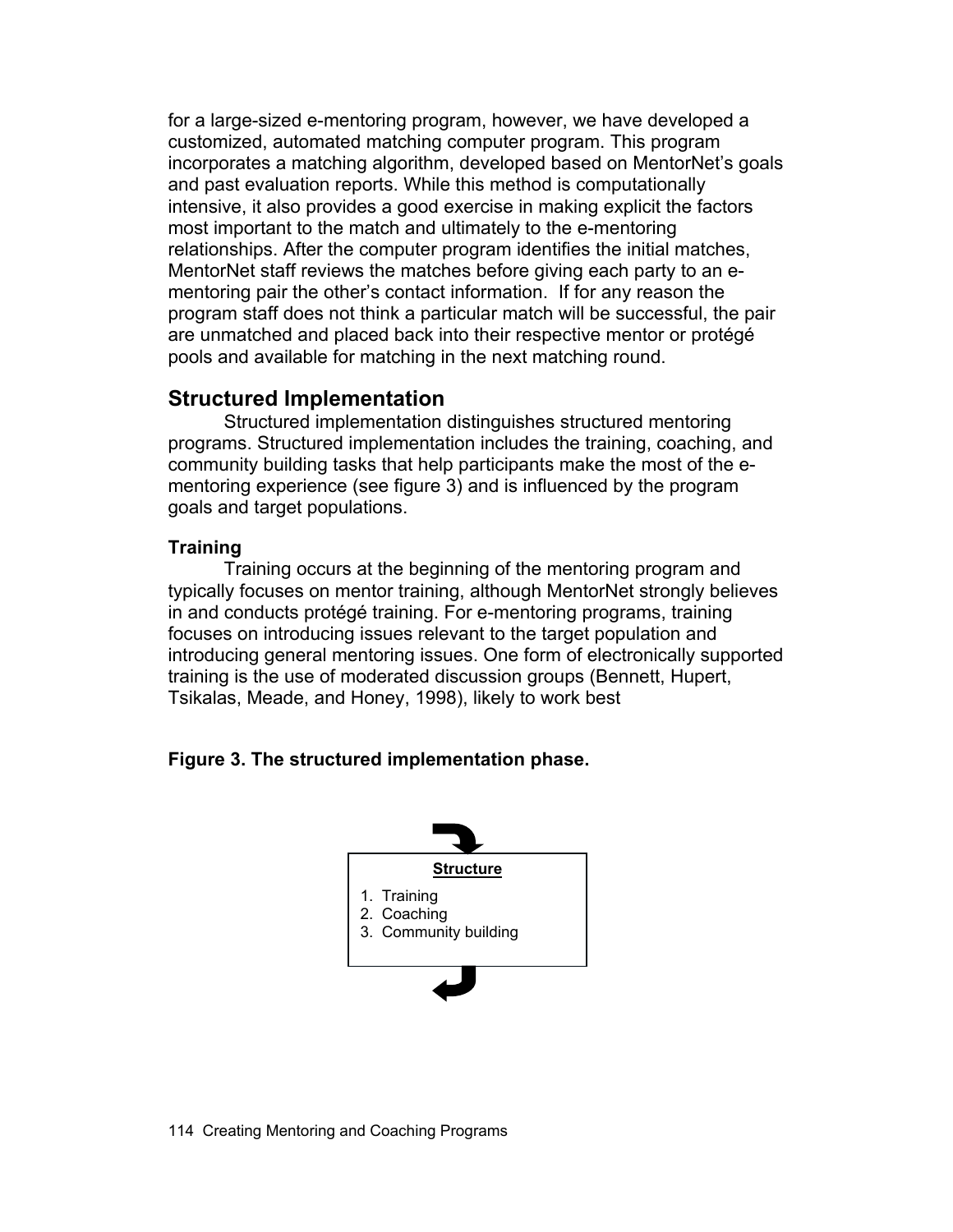with smaller-sized e-mentoring programs. In this type of training, members of a group of e-mentors (or protégés) are invited to subscribe to an electronic discussion group. Once everyone is subscribed, a moderator posts a case study and solicits responses from those on the list. The moderator periodically adds summary comments and questions that encourage additional discussion. After a designated time, the moderator posts another case study and continues facilitating the online training groups from a minimum of two weeks up through several weeks. MentorNet experimented with this method and concluded it was neither scalable nor the best use of existing technologies.

Another form of electronically supported training is a web-based training tutorial that MentorNet is developing. This type of training is much more intensive to set up, yet is more scalable and recommended for large e-mentoring programs. Web-based training tutorials allow multiple mentoring participants to access the tutorials simultaneously and at their convenience. Such a tutorial introduces prospective mentors and protégés to appropriate case studies, then allows them to choose one of two or three possible responses. Next, they see an annotated response, which helps educate the participants about issues pertinent to e-mentoring and to women in engineering and science. In addition, the participants can view the responses of those who earlier went through the training tutorial, thus participants can also learn from the responses and suggestions of each other.

#### **Coaching**

Coaching is different from training. While training occurs at the onset of a program, coaching occurs throughout the program. Coaching, in a networked environment, is delivered via email messages containing discussion suggestions or mentoring tips that are appropriate for the program goals and population. The coaching messages are short email messages that are sent weekly or every other week. Separate messages are tailored for and sent to the mentor and protégé populations. MentorNet has developed various sets of coaching curricula, based on the educational level of the student being mentored. For instance, we have coaching messages customized for the first- and second-year women undergraduate students and their mentors. These messages focus on issues relating to adjustment to college and retention, since the early years see the highest attrition rates of women students in the engineering and science fields.

Coaching messages serve multiple purposes. First, they provide incentives for the mentors and protégés to stay in contact (Boice, 1992).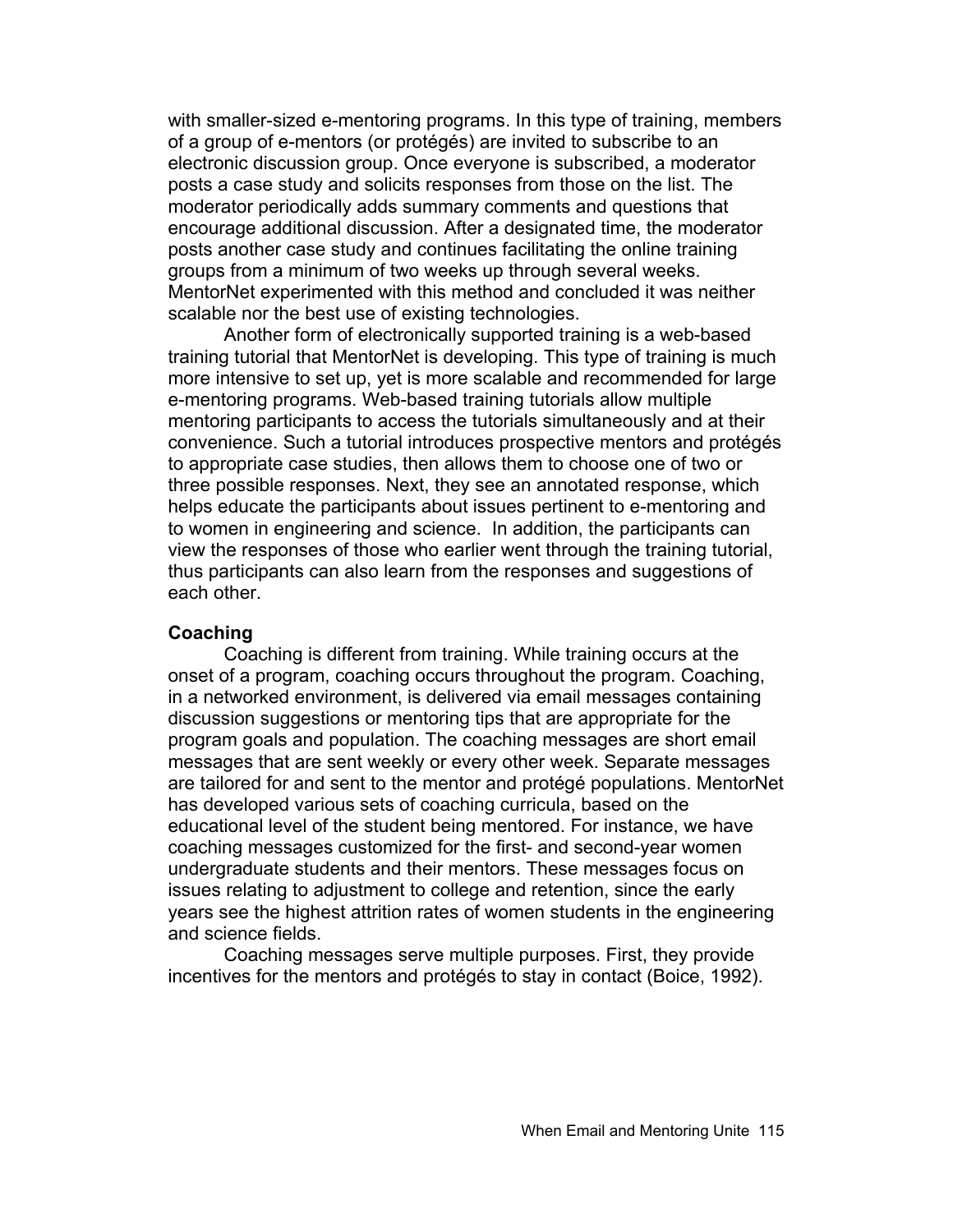If the email exchanges have lagged, then the coaching prompts provide an opportunity to start up the exchanges again. Second, the coaching messages guide the e-mentoring pairs along the phases of the mentoring relationship, starting with initiation and moving through cultivation and separation to redefinition (Kram, 1983). Third, the coaching messages provide educational material to the participants and help broaden the scope of their interactions. Fourth, they allow the program coordinator to stay in contact with the mentors and the protégés. Keeping the lines of communication open allows the program coordinator to consult, to troubleshoot, and to rematch, as needed.

#### **Community Building**

An important part of conducting a mentoring program is to aid in the development of a sense of community among the participants. Programsponsored opportunities for interactions among the program participants outside of the one-on-one mentoring relationship seem to increase involvement with the full program and with their organization or field as a whole. Participants have rated highly this program feature (Boyle and Boice, 1998). In addition, these program-sponsored opportunities enable participants to get additional ideas for discussion topics, allow mentors to give one another advice, and allow protégés the opportunity to get additional points of view.

How does an e-mentoring program foster community among its participants? By setting up electronic forums and electronic discussion lists that allow multiple participants to interact. To foster community among the MentorNet participants, we sponsor mailing lists, or electronic discussion groups, that allow the participation of multiple mentors and protégés. These electronic discussion groups allow protégés to interact electronically with other protégés and with mentors other than their one-on-one mentoring partner. In addition, we find that peer mentoring occurs among the mentors that subscribe and participate in the lists. We find that the most successful electronic discussion groups, those that evolve into electronic communities, are established around topics of direct interest to the MentorNet participants, have a sizable number of subscribers (at least 50), and include participants who served as informal moderators by posting questions, news articles with URLs, and topics, which help to seed and sustain the interactions (Single, Muller, Cunningham, and Single, 2000).

#### **Assessment**

For e-mentoring programs, the underlying principles and reasons for assessment remain the same as mentoring programs: to improve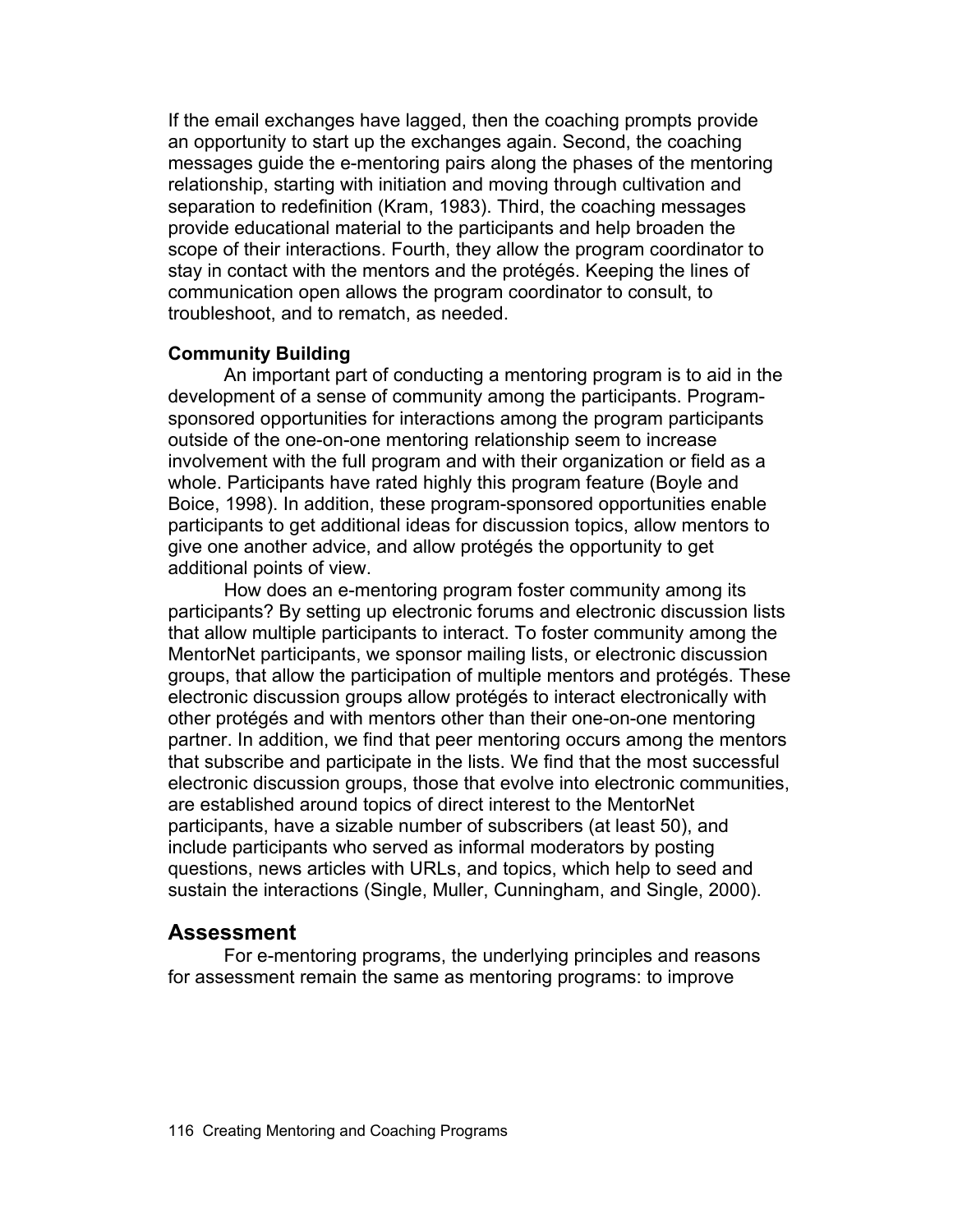and enhance the program features based on previous experience and to capture the benefits of the program to participants, to demonstrate the value of the program, and to justify the program to funders and funding agencies. Too often, programs focusing on human resource and student development go unassessed. The reasons are multiple: Assessment takes time, money, and expertise that may not be available to many mentoring and e-mentoring programs. Nonetheless, we think assessment is an important part in conducting an e-mentoring program, especially as ementoring is in its early states of development. Assessment is necessary to increase our understanding of the e-mentoring process and to identify best practices for the field.

MentorNet leverages electronic communications to facilitate data collection. There are at least two modes for collecting assessment data using electronic communications: email delivered or web-based assessment instruments. Email delivered surveys can be difficult for respondents to read, largely because email systems have different formats. Email programs use different page widths that can cause questions to wrap in unintentional places that can confuse the meaning of the questions or the rating system associated with the questions. In addition, email delivered surveys require the program coordinator to engage in an additional data entry stage. By using web-based surveys, MentorNet ensures that the formatting on the questionnaire will stay constant, depending only on the viewing size of any particular computer monitor. In addition, the surveys are linked directly to a database, so we do not have to engage in a time-consuming and error-prone data entry step.

The method of delivering questionnaires and surveys is different for e-mentoring programs and mentoring programs, although the data collected and analysis of it are not necessarily all that different for ementoring or face-to-face mentoring programs. We recommend assessing involvement and conducting formative and summative evaluations, as shown in figure 4.

#### **Involvement Data**

Involvement data measure participants' involvement with the program and are defined as the frequency of interactions a mentoring pair has throughout the program. Assessment for involvement could be subsumed under either formative or summative evaluation, but since it plays an important role in the mentoring process, it warrants its own category.

At MentorNet, we want to know both how many email messages a pair exchanges per week and their assessment of that amount. The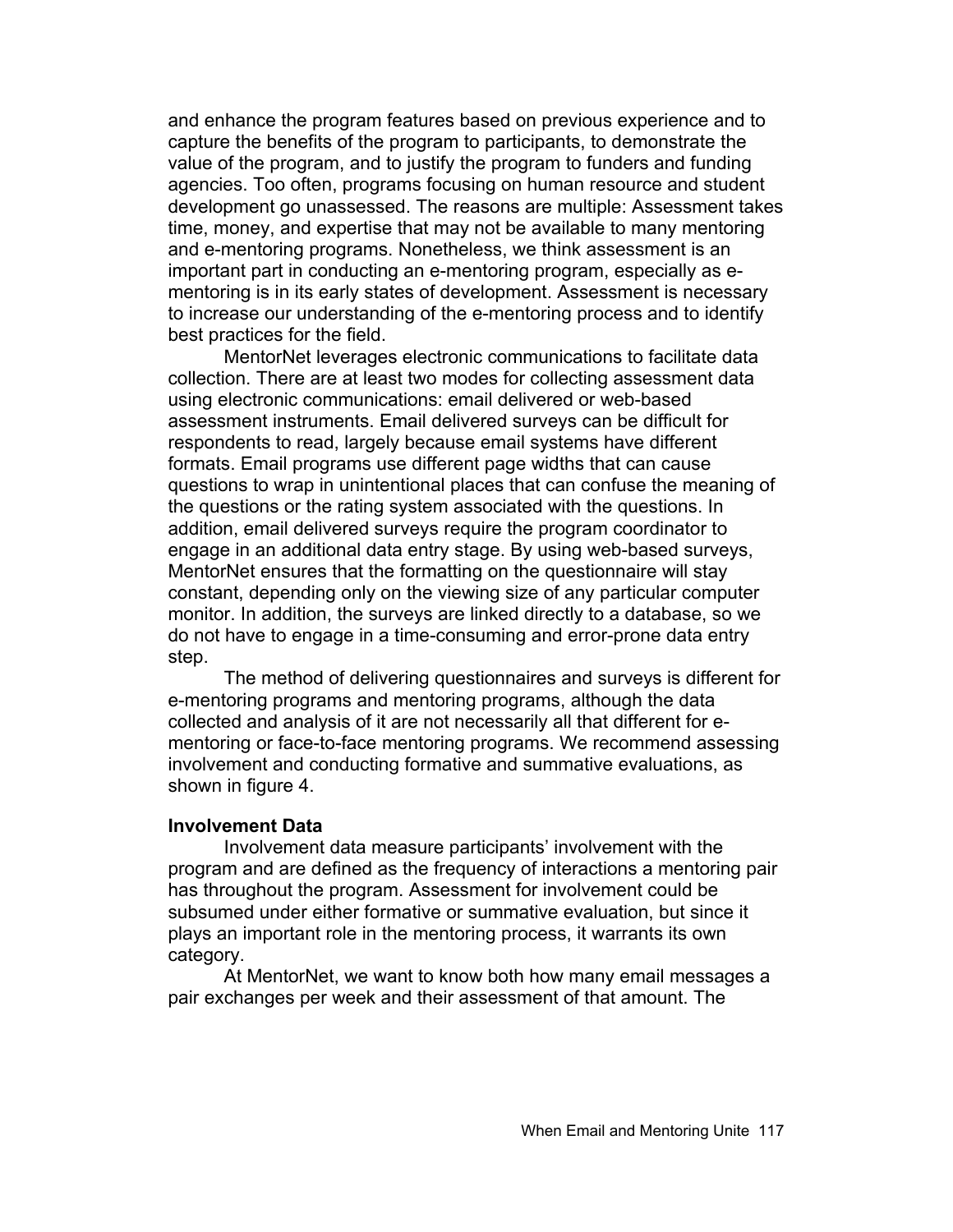**Figure 4. The assessment phase.** 



assessment helps us to ascertain the expectations for the participants and whether it is the actual email messages exchanged or their satisfaction with the number of email messages exchanged that influences program satisfaction and benefits. In addition, we realize that alternative media for exchanging messages and information may help strengthen an ementoring relationship, so we ask the participants if they have met, spoken with their e-mentoring partner over the phone, exchanged websites, and the like.

Nonetheless and not surprisingly, the exchange of emails seems to be a predictor variable associated with satisfaction and benefits from participation in MentorNet (Single, Muller, and Carlsen, 2000) . We are in the process of ascertaining the predictor or program variables that foster regular and frequent email exchanges. The very nature of involvement, or the regular exchange of emails, currently leaves us in a quandary as to the direction of causality. Does an e-mentoring pair bond quickly and assess the value of the relationship and so exchange more email messages, or does the frequent and regular exchange of email messages cause an e-mentoring pair to be satisfied with their participation in the mentoring program and report benefits associated with participation? This remains a central question to address for MentorNet, and for the field as a whole.

#### **Formative Evaluation**

Unlike involvement assessment, which may be particular to mentoring or e-mentoring programs, formative evaluation is an important component for any intervention program. Formative evaluation results guide the alteration or enhancement of a program; the main audience for formative analyses is the program staff (Herman, Morris, and Fitz-Gibbon, 1987).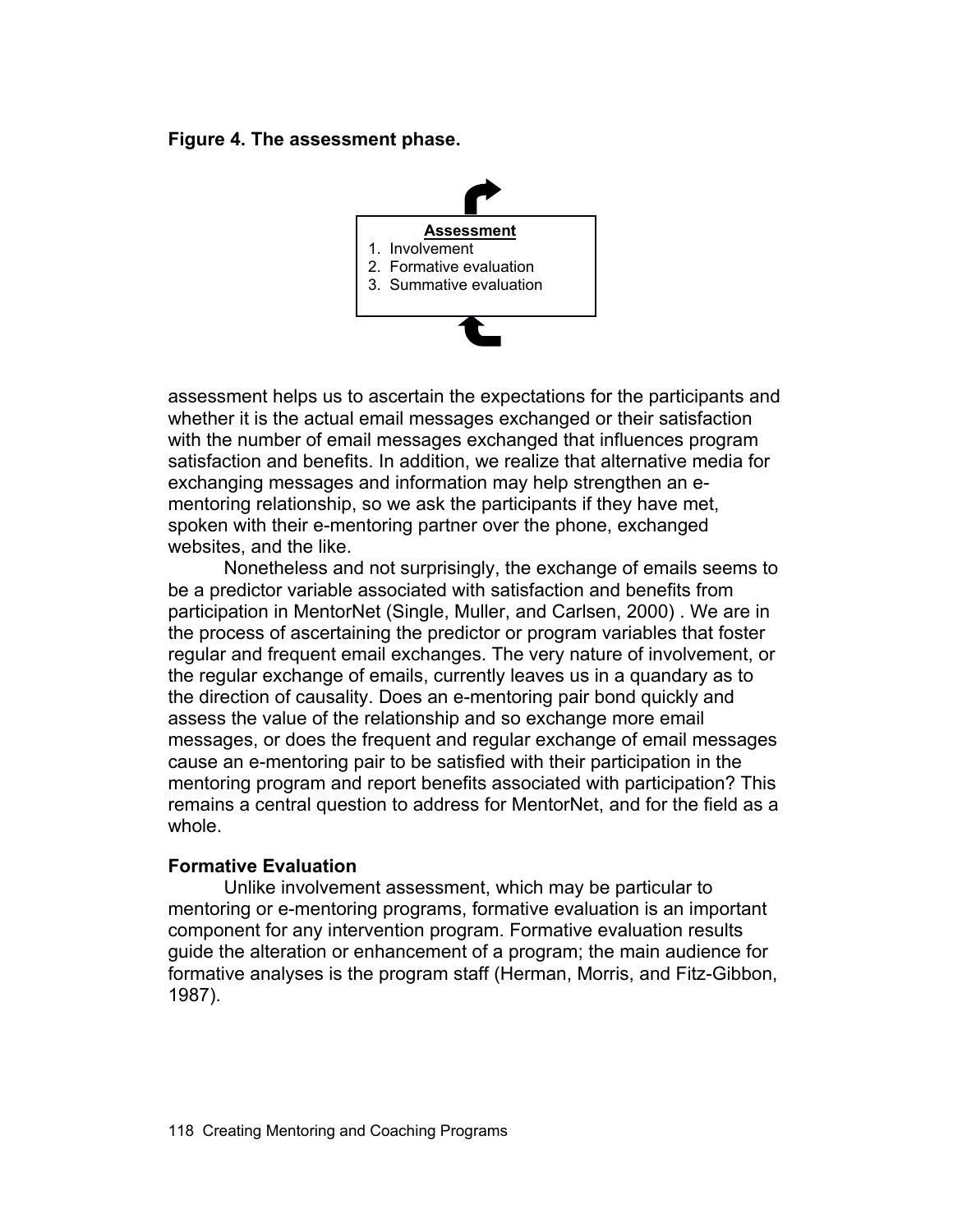Formative evaluation helps the program facilitator to evaluate the program features and to improve them for subsequent programs. At MentorNet, we ask questions on our year-end survey that speak directly to formative evaluation. That is, we ask the participants to rate the different features of our program. We ask MentorNet participants to rate the matching process by rating the goodness of the match between themselves and their e-mentoring partners, to rate the usefulness of the website, the coaching email messages, the newsletter, electronic discussion groups, and the program as a whole. If any feature is rated highly, then we can determine that it is successful and continue implementing this feature in its current rendition; if any feature is not highly rated, then we know that we need to look more closely at it in terms of the program goals and the participants' needs.

#### **Summative Evaluation**

Summative evaluation helps determine the value of the e-mentoring program and how well it achieved the program goals. Summative analyses address sustainability and expansion, with stakeholders as the primary audience (Herman, Morris, and Fitz-Gibbon, 1987). MentorNet's goals include addressing the underrepresentation of women in technical and scientific fields by increasing women students' awareness of career opportunities and knowledge of their fields, also by providing individualized support, with the expectation that these effects will increase retention and facilitate entry into technical and scientific careers. To assess these program goals, we employ year-end surveys and also longitudinal surveys, which follow a cohort of students over the five years following their participation in MentorNet. We ask questions about their experiences in MentorNet and their attitudes and plans for continued technical and scientific study or careers and so on. Like many social intervention programs, we recognize the value of using a control group design as a feature of our summative evaluation but are currently constrained from doing so by resource limitations and competing program goals.

## **Conclusion**

E-mentoring provides a new medium for mentoring, allowing additional mentors and protégés to participate in mentoring programs where participation in a face-to-face program would be difficult or impossible. Unique qualities of electronic communications foster the development of mentoring relationships online. To maximize the benefits for participants in e-mentoring programs, we can build on the lessons learned from face-to-face mentoring programs.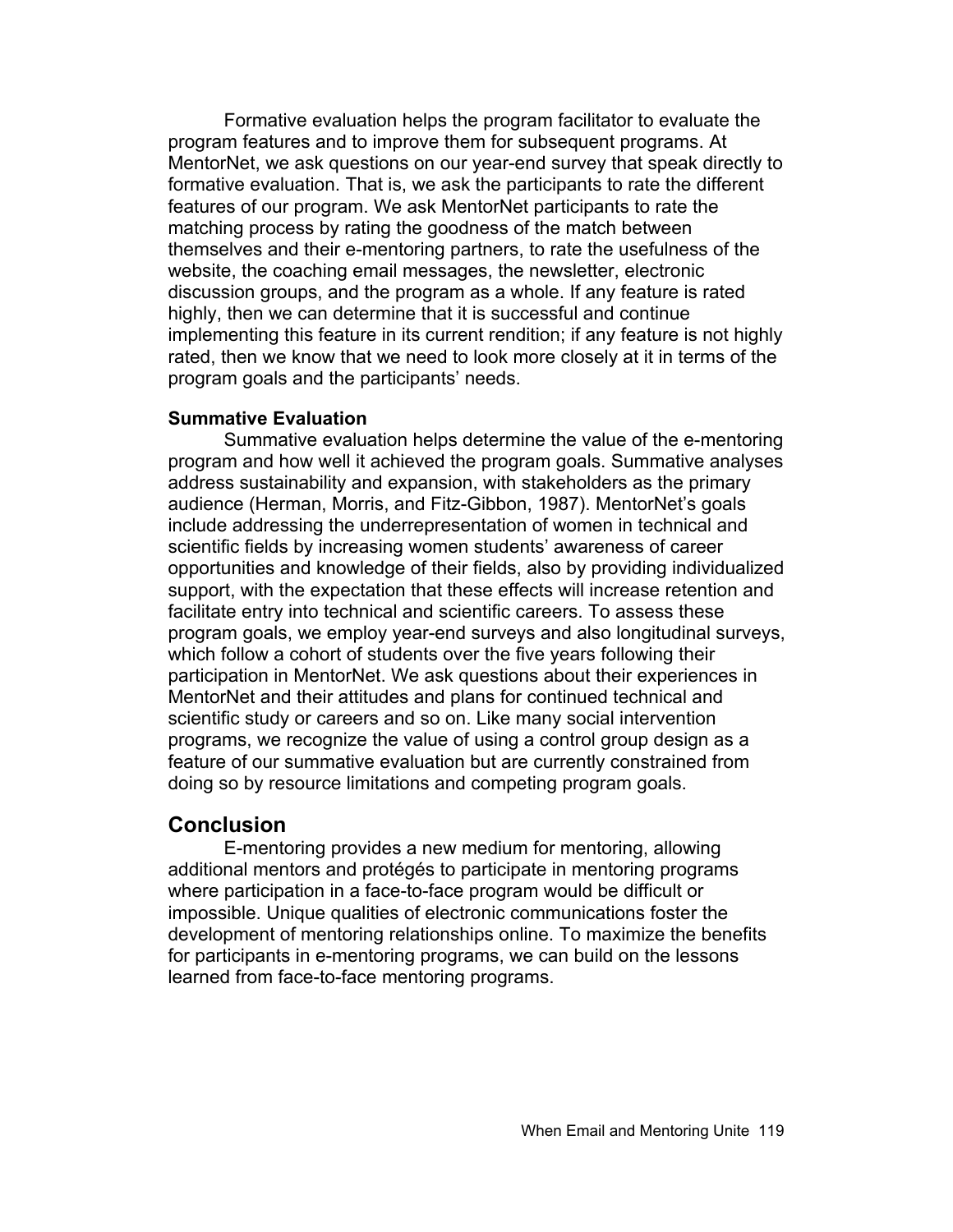Through our discussion of MentorNet, we presented a model of structured mentoring that guides the e-mentoring program process. The various phases of this model, planning, structured implementation, and assessment, identify issues to consider and address while developing and conducting e-mentoring programs. As e-mentoring continues to become increasingly popular, we hope the development of best practices and of programmatic frameworks, like those presented here, will help to propel the field forward.

# **Questions for Discussion**

1. What are the advantages and disadvantages of conducting a structure face-to-face mentoring program compared with a structured ementoring program?

2. How would different program goals and target populations influence the matching criteria, the training modules, and the coaching curriculum?

3. MentorNet protégés appreciated having a mentor who was an impartial person, that is, someone with whom they could share their doubts and concerns but who did not have a vested interest in the outcomes of the protégés' decisions, unlike a parent or an advisor. How would conducting an e-mentoring program in a single organization or site influence this outcome of the mentoring relationship?

4. How would you persuade a senior manager or administrator to embrace and champion an e-mentoring program in your organization?

5. Would you think that e-mentoring would hasten the progression of the mentoring relationship through the stages of initiation and moving through cultivation and separation to redefinition? How would you develop curricula to support the progression?

6. Mentoring has been identified to provide information and psychosocial support, along with opening up opportunities for networking. How could you provide training and coaching to support these functions? How would this differ when conducting an e-mentoring program?

# **The Authors**

Peg Boyle Single is the Mentoring Specialist and Senior Research Associate for MentorNet. She has worked in the field of mentoring since 1993, conducting, researching, and writing about face-to-face mentoring, e-mentoring, and best practices for conducting structured mentoring programs. She earned a Ph.D. in Social Psychology from the State University of New York at Stony Brook. Single has published journal articles, delivered keynote and invited addresses, conducted mentor and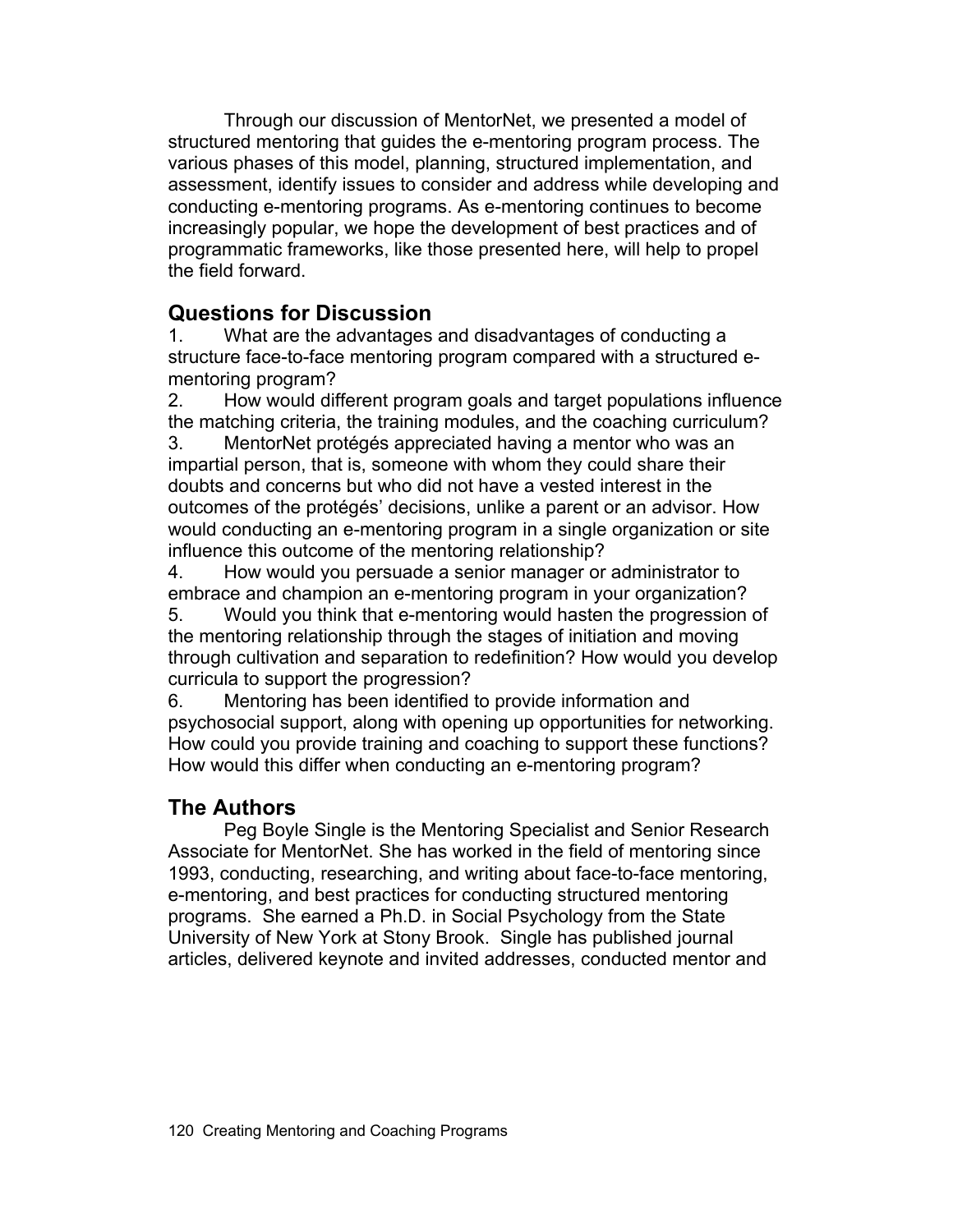protégé training, and has made presentations at national conferences about mentoring, MentorNet, e-mentoring research and best practices. She can be reached at University of Vermont, Department of Education, 88 University Heights Room 107, Burlington, VT 05405-1736; 802.656.8533; email: PegBoyle.Single@uvm.edu.

Carol B. Muller is the Founder and Executive Director of MentorNet. She received her Ph.D. in Education Administration and Policy Analysis from Stanford University. Since 1987, she has worked in engineering and science education. As associate dean of Dartmouth's school of engineering in the 1990s, she co-founded the campus' award-winning Women in Science Project, building on her expertise in gender issues in education and employment. She has authored numerous papers, is frequently an invited or keynote speaker at meetings and conferences, and has been awarded grants for her work from private foundations, corporations, the federal government, and others.

#### **References**

- Bennett, D., Hupert, N., Tsikalas, K., Meade, T., & Honey, M. (1998, September). *Critical issues in the design and implementation of telementoring environments (CCT Reports).* New York: Education Development Center, Inc.
- Boice, R. (1992). "Lessons Learned About Mentoring." In *Developing New and Junior Faculty, New Directions for Teaching and Learning,* M.D. Sorcinelli and A.E. Austin, editors, (no. 50; pp. 51-61). San Francisco: Jossey-Bass.
- Boyle, P., and R. Boice. (1998). "Systematic Mentoring for New Faculty Teachers and Graduate Teaching Assistants." *Innovative Higher Education, 22*, 157-179.
- Freedman, M. (1992). The Kindness of Strangers: Reflections on the Mentoring Movement. Philadelphia: Public/Private Ventures.
- Herman, J. L., L.L. Morris, and C.T. Fitz-Gibbon. (1987). *Evaluator's Handbook.* Newbury Park, CA: Sage.
- Kram, K.E. (1983). "Phases of the Mentor Relationship." *Academy of Management Journal,* 26, 608-625.
- Muller, C.B. (1997, November). "The Potential of Industrial "E-Mentoring" as a Retention Strategy for Women in Science and Engineering." In *Proceedings of the Annual Frontiers in Education (FIE) Conference.* (http://www.engrng.pitt.edu/~fie97).
- Murray, M. (1991). *Beyond the Myths and Magic of Mentoring.* San Francisco: Jossey-Bass.
- Single, P. B., Muller, C. B., and Carlsen, W. S. (2000, April). *Electronic mentoring: Testing the features of a structured program*. Roundtable presentation at the Annual Meeting of the American Educational Research Association, New Orleans.